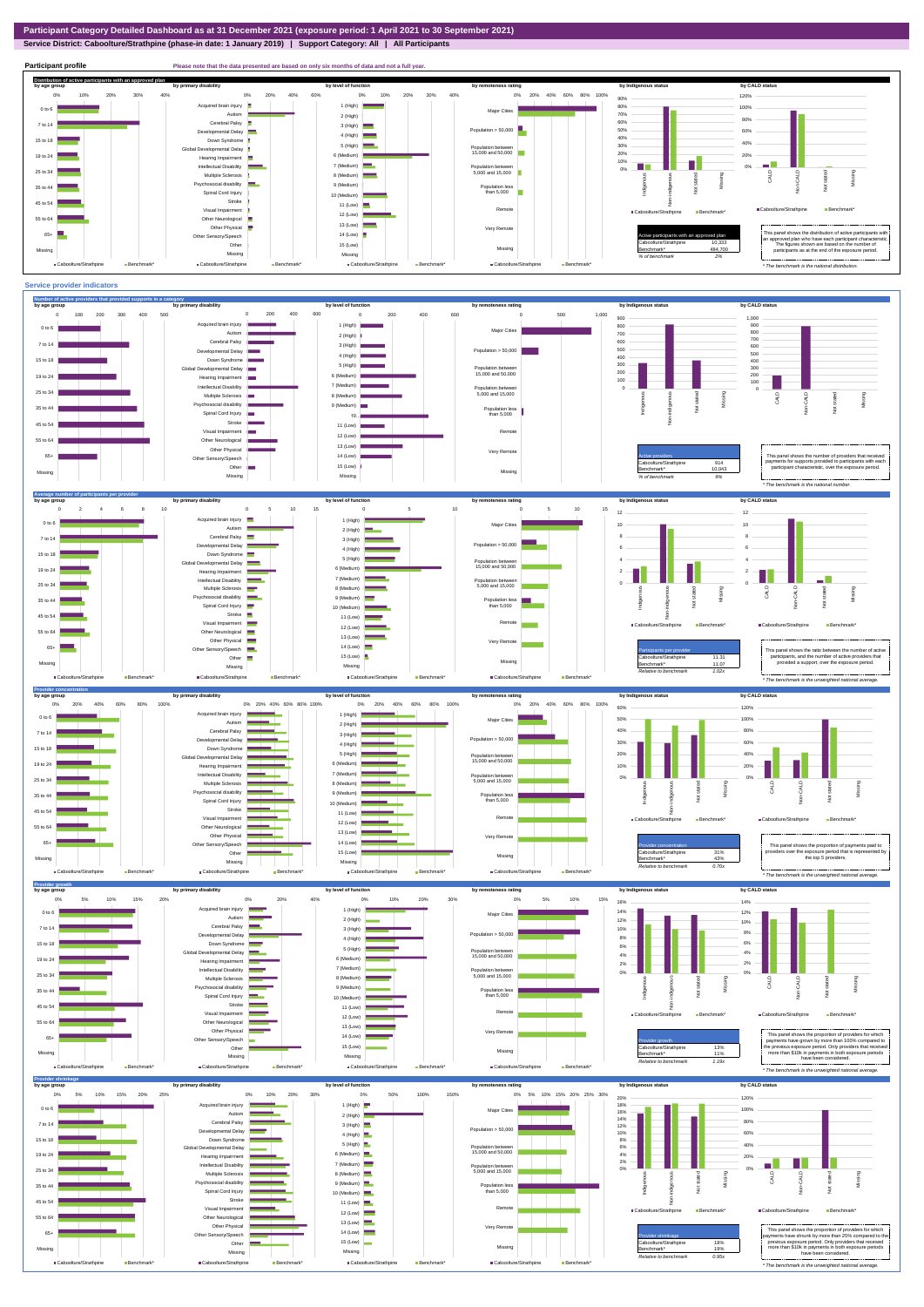**Service District: Caboolture/Strathpine (phase-in date: 1 January 2019) | Support Category: All | All Participants**



| approved plans<br><b>Active providers</b><br>per provider<br>budgets (\$m)<br>choice and control<br>shrinkage<br>Payments (\$m)<br><b>Utilisation</b><br><b>Support category</b><br>concentration<br>arowth<br>Core<br>10.6<br>258<br>36.9<br>9.509<br>56%<br>6%<br>8%<br>7.1<br>52%<br>Consumables<br>67%<br>172.0<br>353<br>16.9<br>43%<br>15%<br>13%<br>85%<br>51%<br><b>Daily Activities</b><br>5.949<br>147.0<br>81.7<br>269<br>22.6<br>49%<br>12%<br>16%<br>72%<br>50%<br>58.6<br>6.074<br>Community<br>6.6<br>97<br>96%<br>3.891<br>40.1<br>62%<br>0%<br>14%<br>48%<br>6.4<br>Transport<br><br>----------<br>----------<br><br>270.9<br>.<br><br>-------<br>---------<br>10.077<br>508<br>19.8<br>43%<br>13%<br>16%<br>219.1<br>81%<br>52%<br>Core total<br><b>Capacity Building</b><br>4.6<br>32.0<br>0%<br>97%<br>Choice and Control<br>6.423<br>201<br>60%<br>4%<br>4.4<br>52%<br>68.1<br>25.5<br>52%<br>6%<br>16%<br>65%<br>403<br>54%<br><b>Daily Activities</b><br>10,275<br>44.2<br><b>The Common</b><br>75%<br>13%<br>2.7<br>31%<br>34%<br>9.0<br>415<br>51%<br>Employment<br>46<br>1.4<br>3.5<br>498<br>54%<br>17%<br>8%<br>11%<br>78<br>54%<br>Relationships<br>64<br>1.9<br>2.7<br>37%<br>43%<br>14%<br>48%<br>Social and Civic<br>1,283<br>70<br>18.3<br>67%<br><b>Contract</b><br>1.3<br>33%<br>10%<br>75%<br>46%<br>3.827<br>12.1<br>13%<br>9.3<br>315<br>70<br>Support Coordination<br>------------<br><br>----------<br><br>---------<br>----------<br><br><br><br>.<br><b>Capacity Building total</b><br>13%<br>92.1<br>52%<br>10.317<br>622<br>46%<br>9%<br>16.6<br>60.8<br>66%<br>Capital<br>12.1<br>13.3<br>53%<br>56%<br>Assistive Technology<br><b>Contract Contract</b><br>2.400<br>13%<br>40%<br>6.8<br>60%<br>181<br>3.7<br>672<br>17%<br>33%<br>79%<br>57%<br>11.0<br>61%<br>Home Modifications<br>61<br>2.9<br>-------<br>-------<br>.<br>15.9<br>2.524<br>35%<br>59%<br>214<br>40%<br>17%<br>9.7<br><b>Capital total</b><br>11.8<br>61%<br>0.0<br>0%<br>$\Omega$ | <b>Total plan</b><br>Outcomes indicator on<br>Has the NDIS helped with<br>Provider | Provider | Provider | <b>Participants</b> | Active participants with |         |
|-----------------------------------------------------------------------------------------------------------------------------------------------------------------------------------------------------------------------------------------------------------------------------------------------------------------------------------------------------------------------------------------------------------------------------------------------------------------------------------------------------------------------------------------------------------------------------------------------------------------------------------------------------------------------------------------------------------------------------------------------------------------------------------------------------------------------------------------------------------------------------------------------------------------------------------------------------------------------------------------------------------------------------------------------------------------------------------------------------------------------------------------------------------------------------------------------------------------------------------------------------------------------------------------------------------------------------------------------------------------------------------------------------------------------------------------------------------------------------------------------------------------------------------------------------------------------------------------------------------------------------------------------------------------------------------------------------------------------------------------------------------------------------------------------------------------------------------------------------------------------------------------------------------------------------------------------------------------------------------------------------|------------------------------------------------------------------------------------|----------|----------|---------------------|--------------------------|---------|
|                                                                                                                                                                                                                                                                                                                                                                                                                                                                                                                                                                                                                                                                                                                                                                                                                                                                                                                                                                                                                                                                                                                                                                                                                                                                                                                                                                                                                                                                                                                                                                                                                                                                                                                                                                                                                                                                                                                                                                                                     | choice and control?                                                                |          |          |                     |                          |         |
|                                                                                                                                                                                                                                                                                                                                                                                                                                                                                                                                                                                                                                                                                                                                                                                                                                                                                                                                                                                                                                                                                                                                                                                                                                                                                                                                                                                                                                                                                                                                                                                                                                                                                                                                                                                                                                                                                                                                                                                                     |                                                                                    |          |          |                     |                          |         |
|                                                                                                                                                                                                                                                                                                                                                                                                                                                                                                                                                                                                                                                                                                                                                                                                                                                                                                                                                                                                                                                                                                                                                                                                                                                                                                                                                                                                                                                                                                                                                                                                                                                                                                                                                                                                                                                                                                                                                                                                     |                                                                                    |          |          |                     |                          |         |
|                                                                                                                                                                                                                                                                                                                                                                                                                                                                                                                                                                                                                                                                                                                                                                                                                                                                                                                                                                                                                                                                                                                                                                                                                                                                                                                                                                                                                                                                                                                                                                                                                                                                                                                                                                                                                                                                                                                                                                                                     | 77%                                                                                |          |          |                     |                          |         |
|                                                                                                                                                                                                                                                                                                                                                                                                                                                                                                                                                                                                                                                                                                                                                                                                                                                                                                                                                                                                                                                                                                                                                                                                                                                                                                                                                                                                                                                                                                                                                                                                                                                                                                                                                                                                                                                                                                                                                                                                     | 78%                                                                                |          |          |                     |                          |         |
|                                                                                                                                                                                                                                                                                                                                                                                                                                                                                                                                                                                                                                                                                                                                                                                                                                                                                                                                                                                                                                                                                                                                                                                                                                                                                                                                                                                                                                                                                                                                                                                                                                                                                                                                                                                                                                                                                                                                                                                                     | 77%                                                                                |          |          |                     |                          |         |
|                                                                                                                                                                                                                                                                                                                                                                                                                                                                                                                                                                                                                                                                                                                                                                                                                                                                                                                                                                                                                                                                                                                                                                                                                                                                                                                                                                                                                                                                                                                                                                                                                                                                                                                                                                                                                                                                                                                                                                                                     | 79%<br>.                                                                           |          |          |                     |                          |         |
|                                                                                                                                                                                                                                                                                                                                                                                                                                                                                                                                                                                                                                                                                                                                                                                                                                                                                                                                                                                                                                                                                                                                                                                                                                                                                                                                                                                                                                                                                                                                                                                                                                                                                                                                                                                                                                                                                                                                                                                                     | 77%                                                                                |          |          |                     |                          |         |
|                                                                                                                                                                                                                                                                                                                                                                                                                                                                                                                                                                                                                                                                                                                                                                                                                                                                                                                                                                                                                                                                                                                                                                                                                                                                                                                                                                                                                                                                                                                                                                                                                                                                                                                                                                                                                                                                                                                                                                                                     |                                                                                    |          |          |                     |                          |         |
|                                                                                                                                                                                                                                                                                                                                                                                                                                                                                                                                                                                                                                                                                                                                                                                                                                                                                                                                                                                                                                                                                                                                                                                                                                                                                                                                                                                                                                                                                                                                                                                                                                                                                                                                                                                                                                                                                                                                                                                                     |                                                                                    |          |          |                     |                          |         |
|                                                                                                                                                                                                                                                                                                                                                                                                                                                                                                                                                                                                                                                                                                                                                                                                                                                                                                                                                                                                                                                                                                                                                                                                                                                                                                                                                                                                                                                                                                                                                                                                                                                                                                                                                                                                                                                                                                                                                                                                     | 77%                                                                                |          |          |                     |                          |         |
|                                                                                                                                                                                                                                                                                                                                                                                                                                                                                                                                                                                                                                                                                                                                                                                                                                                                                                                                                                                                                                                                                                                                                                                                                                                                                                                                                                                                                                                                                                                                                                                                                                                                                                                                                                                                                                                                                                                                                                                                     | 76%                                                                                |          |          |                     |                          |         |
|                                                                                                                                                                                                                                                                                                                                                                                                                                                                                                                                                                                                                                                                                                                                                                                                                                                                                                                                                                                                                                                                                                                                                                                                                                                                                                                                                                                                                                                                                                                                                                                                                                                                                                                                                                                                                                                                                                                                                                                                     | 77%                                                                                |          |          |                     |                          |         |
|                                                                                                                                                                                                                                                                                                                                                                                                                                                                                                                                                                                                                                                                                                                                                                                                                                                                                                                                                                                                                                                                                                                                                                                                                                                                                                                                                                                                                                                                                                                                                                                                                                                                                                                                                                                                                                                                                                                                                                                                     | 73%                                                                                |          |          |                     |                          |         |
|                                                                                                                                                                                                                                                                                                                                                                                                                                                                                                                                                                                                                                                                                                                                                                                                                                                                                                                                                                                                                                                                                                                                                                                                                                                                                                                                                                                                                                                                                                                                                                                                                                                                                                                                                                                                                                                                                                                                                                                                     | 70%                                                                                |          |          |                     |                          |         |
|                                                                                                                                                                                                                                                                                                                                                                                                                                                                                                                                                                                                                                                                                                                                                                                                                                                                                                                                                                                                                                                                                                                                                                                                                                                                                                                                                                                                                                                                                                                                                                                                                                                                                                                                                                                                                                                                                                                                                                                                     | 75%<br>                                                                            |          |          |                     |                          |         |
|                                                                                                                                                                                                                                                                                                                                                                                                                                                                                                                                                                                                                                                                                                                                                                                                                                                                                                                                                                                                                                                                                                                                                                                                                                                                                                                                                                                                                                                                                                                                                                                                                                                                                                                                                                                                                                                                                                                                                                                                     | 76%                                                                                |          |          |                     |                          |         |
|                                                                                                                                                                                                                                                                                                                                                                                                                                                                                                                                                                                                                                                                                                                                                                                                                                                                                                                                                                                                                                                                                                                                                                                                                                                                                                                                                                                                                                                                                                                                                                                                                                                                                                                                                                                                                                                                                                                                                                                                     |                                                                                    |          |          |                     |                          |         |
|                                                                                                                                                                                                                                                                                                                                                                                                                                                                                                                                                                                                                                                                                                                                                                                                                                                                                                                                                                                                                                                                                                                                                                                                                                                                                                                                                                                                                                                                                                                                                                                                                                                                                                                                                                                                                                                                                                                                                                                                     | 80%                                                                                |          |          |                     |                          |         |
|                                                                                                                                                                                                                                                                                                                                                                                                                                                                                                                                                                                                                                                                                                                                                                                                                                                                                                                                                                                                                                                                                                                                                                                                                                                                                                                                                                                                                                                                                                                                                                                                                                                                                                                                                                                                                                                                                                                                                                                                     | 77%                                                                                |          |          |                     |                          |         |
|                                                                                                                                                                                                                                                                                                                                                                                                                                                                                                                                                                                                                                                                                                                                                                                                                                                                                                                                                                                                                                                                                                                                                                                                                                                                                                                                                                                                                                                                                                                                                                                                                                                                                                                                                                                                                                                                                                                                                                                                     | 79%                                                                                |          |          |                     |                          |         |
|                                                                                                                                                                                                                                                                                                                                                                                                                                                                                                                                                                                                                                                                                                                                                                                                                                                                                                                                                                                                                                                                                                                                                                                                                                                                                                                                                                                                                                                                                                                                                                                                                                                                                                                                                                                                                                                                                                                                                                                                     |                                                                                    |          |          |                     |                          |         |
|                                                                                                                                                                                                                                                                                                                                                                                                                                                                                                                                                                                                                                                                                                                                                                                                                                                                                                                                                                                                                                                                                                                                                                                                                                                                                                                                                                                                                                                                                                                                                                                                                                                                                                                                                                                                                                                                                                                                                                                                     | 0.0<br>0%<br>0%<br>0%                                                              | 0%       | 0%       | 0.0                 |                          | Missing |
| 378.9<br>10,333<br>914<br>11.3<br>42%<br>13%<br>18%<br>289.6<br>76%<br>52%<br>All support categories                                                                                                                                                                                                                                                                                                                                                                                                                                                                                                                                                                                                                                                                                                                                                                                                                                                                                                                                                                                                                                                                                                                                                                                                                                                                                                                                                                                                                                                                                                                                                                                                                                                                                                                                                                                                                                                                                                | 76%                                                                                |          |          |                     |                          |         |

Note: Only the major support categories are shown.<br>Note: Capacity Building total individual Wellbeing, Home Living and Lifelong Learning although these support categories are not shown.<br>Note: A utilisation rate may be abov

| <b>Indicator definitions</b>                                                                                                                                                                                                                                                                                                                                              |                                                                                                                                                                                                                                                                                                                                                                                                                                                                                                                                                                                                                                                                                                                                                                                                                 |  |  |  |  |  |
|---------------------------------------------------------------------------------------------------------------------------------------------------------------------------------------------------------------------------------------------------------------------------------------------------------------------------------------------------------------------------|-----------------------------------------------------------------------------------------------------------------------------------------------------------------------------------------------------------------------------------------------------------------------------------------------------------------------------------------------------------------------------------------------------------------------------------------------------------------------------------------------------------------------------------------------------------------------------------------------------------------------------------------------------------------------------------------------------------------------------------------------------------------------------------------------------------------|--|--|--|--|--|
| Active participants with approved plans                                                                                                                                                                                                                                                                                                                                   | Number of active participants who have an approved plan and reside in the service district / have supports relating to the support category in their plan.                                                                                                                                                                                                                                                                                                                                                                                                                                                                                                                                                                                                                                                      |  |  |  |  |  |
| <b>Active providers</b><br><b>Participants per provider</b><br><b>Provider concentration</b><br><b>Provider growth</b><br><b>Provider shrinkage</b>                                                                                                                                                                                                                       | Number of providers that received payments for supports provided to participants within the service district / support category, over the exposure period.<br>Ratio between the number of active participants and the number of active providers.<br>Proportion of provider payments over the exposure period that were paid to the top 10 providers.<br>Proportion of providers for which payments have grown by more than 100% compared to the previous exposure period. Only providers that received more than \$10k in payments in both exposure periods have been considered.<br>Proportion of providers for which payments have shrunk by more than 25% compared to the previous exposure period. Only providers that received more than \$10k in payments in both exposure periods have been considered. |  |  |  |  |  |
| <b>Total plan budgets</b><br><b>Payments</b><br><b>Utilisation</b>                                                                                                                                                                                                                                                                                                        | Value of supports committed in participant plans for the exposure period.<br>Value of all payments over the exposure period, including payments to providers, payments to participants, and off-system payments (in-kind and Younger People In Residential Aged Care (YPIRAC)).<br>Ratio between payments and total plan budgets.                                                                                                                                                                                                                                                                                                                                                                                                                                                                               |  |  |  |  |  |
| Outcomes indicator on choice and control<br>Has the NDIS helped with choice and control?                                                                                                                                                                                                                                                                                  | Proportion of participants who reported in their most recent outcomes survey that they choose who supports them.<br>Proportion of participants who reported in their most recent outcomes survey that the NDIS has helped with choice and control.                                                                                                                                                                                                                                                                                                                                                                                                                                                                                                                                                              |  |  |  |  |  |
|                                                                                                                                                                                                                                                                                                                                                                           | The green dots indicate the top 10 percentile of service districts / support categories when ranked by performance against benchmark for the given metric. In other words, performing relatively well under the given metric.<br>The red dots indicate the bottom 10 percentile of service districts / support categories when ranked by performance against benchmark for the given metric. In other words, performing relatively poorly under the given metri                                                                                                                                                                                                                                                                                                                                                 |  |  |  |  |  |
| Note: A higher score is considered to be 'good' performance under some metrics. For example, a high utilisation rate is a sign of a functioning market where participants have access to the supports they need.<br>For other metrics, a lower score is considered to be 'good' performance. For example, a low provider concentration is a sign of a competitive market. |                                                                                                                                                                                                                                                                                                                                                                                                                                                                                                                                                                                                                                                                                                                                                                                                                 |  |  |  |  |  |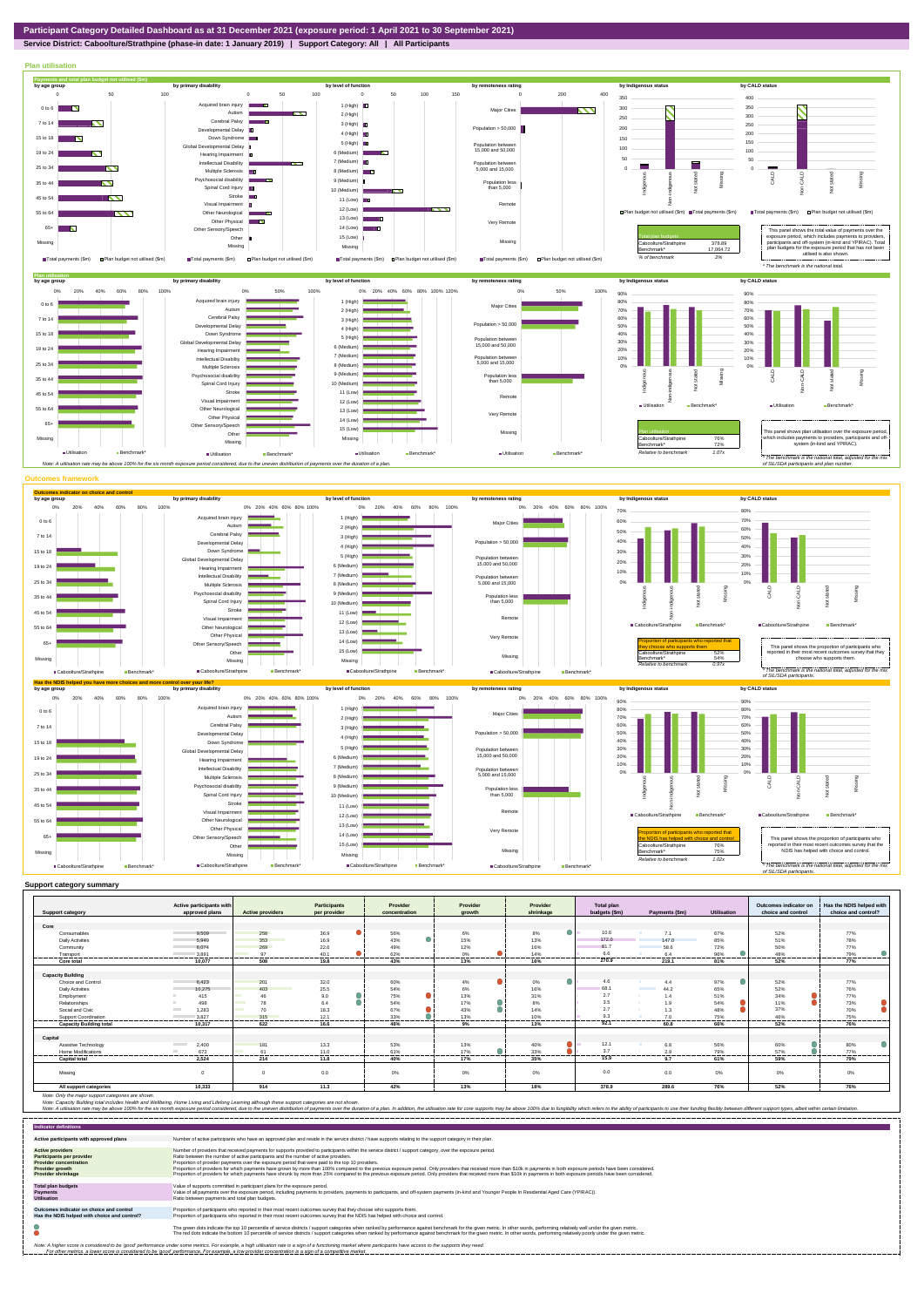**Service District: Caboolture/Strathpine (phase-in date: 1 January 2019) | Support Category: All | Participants Receiving SIL/SDA**



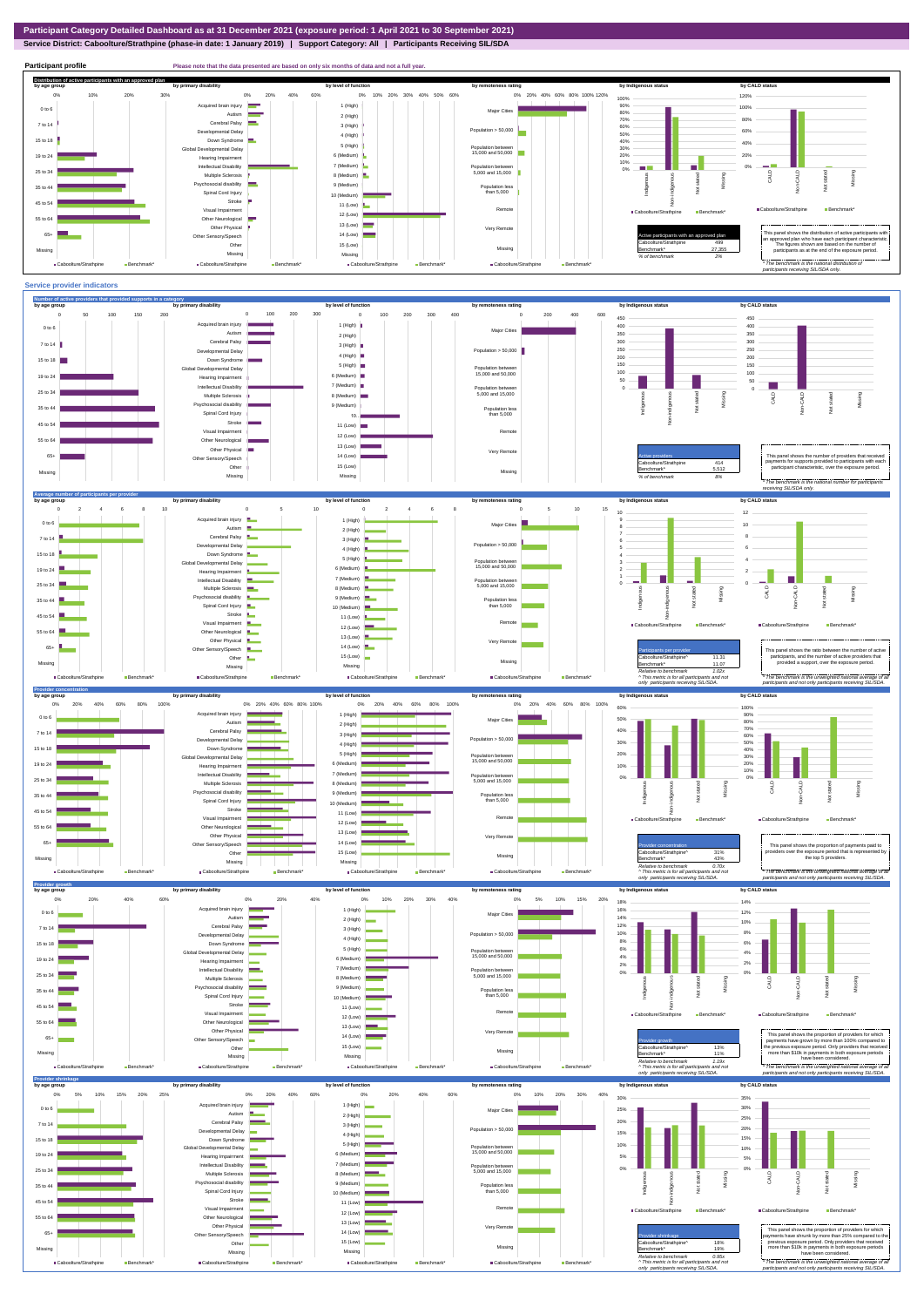**Service District: Caboolture/Strathpine (phase-in date: 1 January 2019) | Support Category: All | Participants Receiving SIL/SDA**



|                                | Active participants with        |                         | <b>Participants</b>   | Provider         | Provider             | Provider                     | Total plan       |                                  |                    | Outcomes indicator on | Has the NDIS helped with |
|--------------------------------|---------------------------------|-------------------------|-----------------------|------------------|----------------------|------------------------------|------------------|----------------------------------|--------------------|-----------------------|--------------------------|
| <b>Support category</b>        | approved plans                  | <b>Active providers</b> | per provider          | concentration    | growth               | shrinkage                    | budgets (\$m)    | Payments (\$m)                   | <b>Utilisation</b> | choice and control    | choice and control?      |
| Core                           |                                 |                         |                       |                  |                      |                              |                  |                                  |                    |                       |                          |
| Consumables                    | 464                             | 94                      | 4.9                   | 68%              | 0%                   | 8%                           | 1.1              | 0.7                              | 62%                | 18%                   | 81%                      |
| <b>Daily Activities</b>        |                                 | 172                     | 2.9                   | 49%              | 20%                  | 19%                          | 66.5             |                                  |                    | 17%                   |                          |
|                                | 495                             |                         |                       |                  |                      |                              | 17.0             | 63.8<br><b>Contract Contract</b> | 96%                |                       | 80%                      |
| Community                      | 487                             | 125                     | 3.9                   | 53%              | 11%                  | 24%<br>≏                     |                  | 12.9                             | 76%                | 17%                   | 81%                      |
| Transport<br>----------        | 485<br>-------------------      | 57<br>.                 | 8.5<br>----------<br> | 64%<br>--------- | 0%<br>---------<br>. | 33%<br>----------<br>------- | 0.8<br>--------- | 0.4<br>                          | 48%<br>            | 16%<br>.              | 80%<br>-----------       |
| Core total                     | 498                             | 244                     | 2.0                   | 46%              | 17%                  | 17%                          | 85.3             | 77.7                             | 91%                | 17%                   | 80%                      |
|                                |                                 |                         |                       |                  |                      |                              |                  |                                  |                    |                       |                          |
| <b>Capacity Building</b>       |                                 |                         |                       |                  |                      |                              |                  |                                  |                    |                       |                          |
| Choice and Control             | 355                             | 69                      | 5.1                   | 64%              | $0\%$                | 0%                           | 0.3              | 0.3                              | 103%               | 18%                   | 81%                      |
| <b>Daily Activities</b>        | 495                             | 157                     | 3.2                   | 54%              | 5%                   | 18%                          | 3.9              | 2.8                              | 71%                | 17%                   | 80%                      |
| Employment                     | 11                              |                         | 2.2                   | 100%             | $\bullet$<br>0%      | $\bullet$<br>100%            | 0.1              | 0.0                              | 67%                | 45%                   | 78%                      |
| Relationships                  | 163                             | 46                      | 3.5                   | 68%              | 14%                  | 7%                           | 1.5              | 0.9                              | 57%                | 7%                    | 78%                      |
| Social and Civic               | 12                              |                         | 6.0                   | 100%             | 0%                   | ●<br>0%                      | 0.0              | 0.0                              | 55%                | 0%                    | 44%                      |
| Support Coordination           | 492<br>--------                 | 133                     | 3.7<br>------         | 42%              | 3%                   | 10%                          | 17               | 1.5                              | 88%                | 17%                   | 80%                      |
| <b>Capacity Building total</b> | 498                             | 265                     | 1.9                   | 38%              | 5%                   | 16%                          | 7.6              | 5.5                              | 73%                | 17%                   | 80%                      |
|                                |                                 |                         |                       |                  |                      |                              |                  |                                  |                    |                       |                          |
| Capital                        |                                 |                         |                       |                  |                      |                              |                  |                                  |                    |                       |                          |
| Assistive Technology           | 232                             | 54                      | 4.3                   | 70%              | 20%                  | 30%                          | 1.4              | 0.7                              | 48%                | 20%                   | 81%                      |
| <b>Home Modifications</b>      | 162<br><b>Contract Contract</b> | 24                      | 6.8                   | 91%              | 13%                  | 25%                          | 17               | 1.2                              | 68%                | 20%                   | 72%                      |
| <b>Capital total</b>           | 284                             | 73                      | 3.9                   | 70%              | 18%                  | 24%                          | 3.1              | 1.8                              | 59%                | 18%                   | 78%                      |
|                                |                                 |                         |                       |                  |                      |                              |                  |                                  |                    |                       |                          |
| Missing                        | $\Omega$                        | $\Omega$                | 0.0                   | 0%               | 0%                   | 0%                           | 0.0              | 0.0                              | 0%                 | 0%                    | 0%                       |
|                                |                                 |                         |                       |                  |                      |                              |                  |                                  |                    |                       |                          |
| All support categories         | 499                             | 414                     | 1.2                   | 44%              | 13%                  | 19%                          | 96.0             | 85.1                             | 89%                | 17%                   | 80%                      |

Note: Only the major support categories are shown.<br>Note: Capacity Building total individual Wellbeing, Home Living and Lifelong Learning although these support categories are not shown.<br>Note: A utilisation rate may be abov

| <b>Indicator definitions</b>                                                                                                                                                                                                                                                                                                                                              |                                                                                                                                                                                                                                                                                                                                                                                                                                                                                                                                                                                                                                                                                                                                                                                                                 |  |  |  |  |  |
|---------------------------------------------------------------------------------------------------------------------------------------------------------------------------------------------------------------------------------------------------------------------------------------------------------------------------------------------------------------------------|-----------------------------------------------------------------------------------------------------------------------------------------------------------------------------------------------------------------------------------------------------------------------------------------------------------------------------------------------------------------------------------------------------------------------------------------------------------------------------------------------------------------------------------------------------------------------------------------------------------------------------------------------------------------------------------------------------------------------------------------------------------------------------------------------------------------|--|--|--|--|--|
| Active participants with approved plans                                                                                                                                                                                                                                                                                                                                   | Number of active participants who have an approved plan and reside in the service district / have supports relating to the support category in their plan.                                                                                                                                                                                                                                                                                                                                                                                                                                                                                                                                                                                                                                                      |  |  |  |  |  |
| <b>Active providers</b><br>Participants per provider<br><b>Provider concentration</b><br><b>Provider growth</b><br><b>Provider shrinkage</b>                                                                                                                                                                                                                              | Number of providers that received payments for supports provided to participants within the service district / support category, over the exposure period,<br>Ratio between the number of active participants and the number of active providers.<br>Proportion of provider payments over the exposure period that were paid to the top 10 providers.<br>Proportion of providers for which payments have grown by more than 100% compared to the previous exposure period. Only providers that received more than \$10k in payments in both exposure periods have been considered.<br>Proportion of providers for which payments have shrunk by more than 25% compared to the previous exposure period. Only providers that received more than \$10k in payments in both exposure periods have been considered. |  |  |  |  |  |
| <b>Total plan budgets</b><br><b>Payments</b><br><b>Utilisation</b>                                                                                                                                                                                                                                                                                                        | Value of supports committed in participant plans for the exposure period.<br>Value of all payments over the exposure period, including payments to providers, payments to participants, and off-system payments (in-kind and Younger People In Residential Aged Care (YPIRAC)).<br>Ratio between payments and total plan budgets.                                                                                                                                                                                                                                                                                                                                                                                                                                                                               |  |  |  |  |  |
| Outcomes indicator on choice and control<br>Has the NDIS helped with choice and control?                                                                                                                                                                                                                                                                                  | Proportion of participants who reported in their most recent outcomes survey that they choose who supports them.<br>Proportion of participants who reported in their most recent outcomes survey that the NDIS has helped with choice and control.                                                                                                                                                                                                                                                                                                                                                                                                                                                                                                                                                              |  |  |  |  |  |
|                                                                                                                                                                                                                                                                                                                                                                           | The green dots indicate the top 10 percentile of service districts / support categories when ranked by performance against benchmark for the given metric. In other words, performing relatively well under the given metric.<br>The red dots indicate the bottom 10 percentile of service districts / support categories when ranked by performance against benchmark for the given metric. In other words, performing relatively poorly under the given metri                                                                                                                                                                                                                                                                                                                                                 |  |  |  |  |  |
| Note: A higher score is considered to be 'good' performance under some metrics. For example, a high utilisation rate is a sign of a functioning market where participants have access to the supports they need.<br>For other metrics, a lower score is considered to be 'good' performance. For example, a low provider concentration is a sign of a competitive market. |                                                                                                                                                                                                                                                                                                                                                                                                                                                                                                                                                                                                                                                                                                                                                                                                                 |  |  |  |  |  |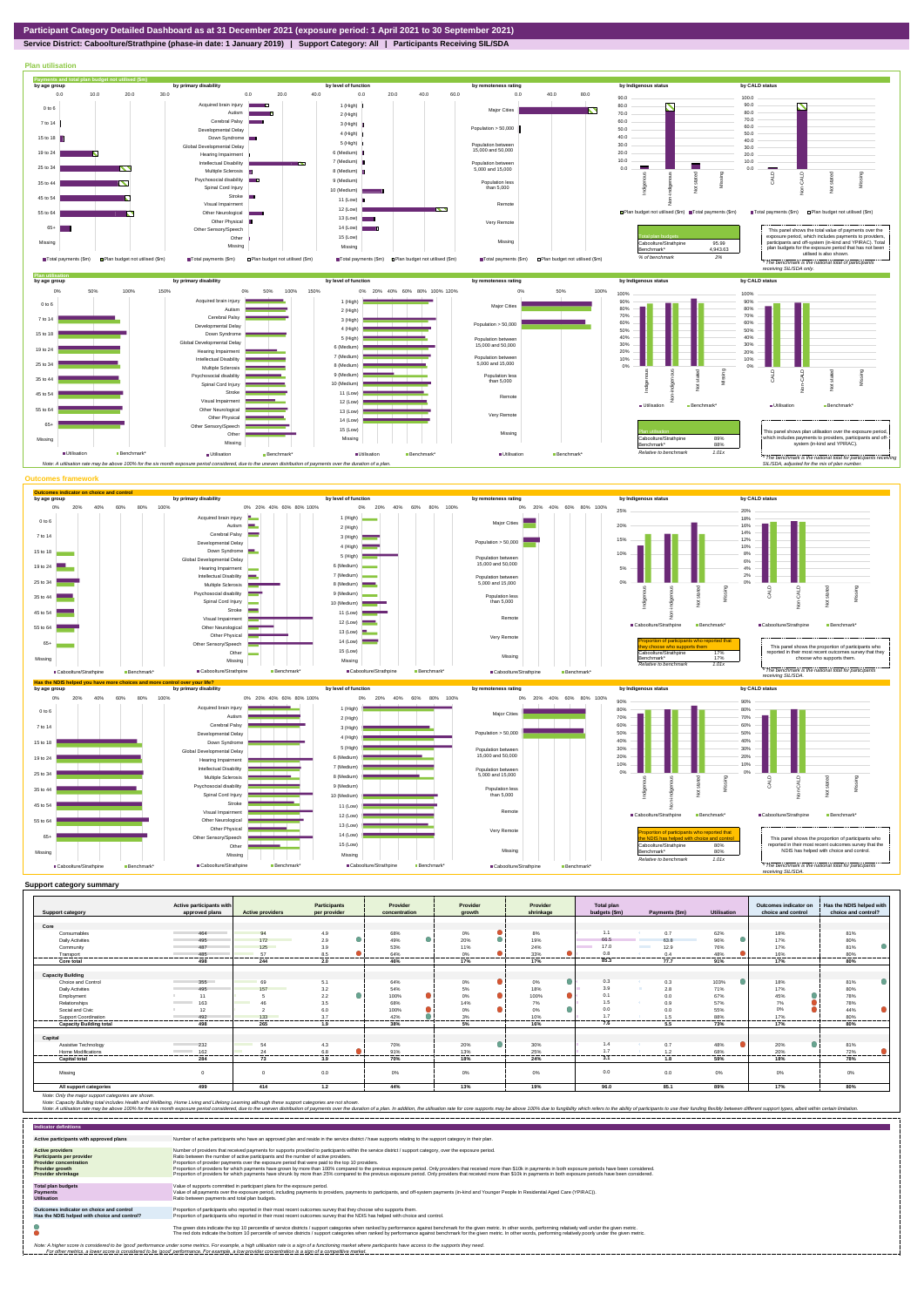**Service District: Caboolture/Strathpine (phase-in date: 1 January 2019) | Support Category: All | Participants Not Receiving SIL/SDA**